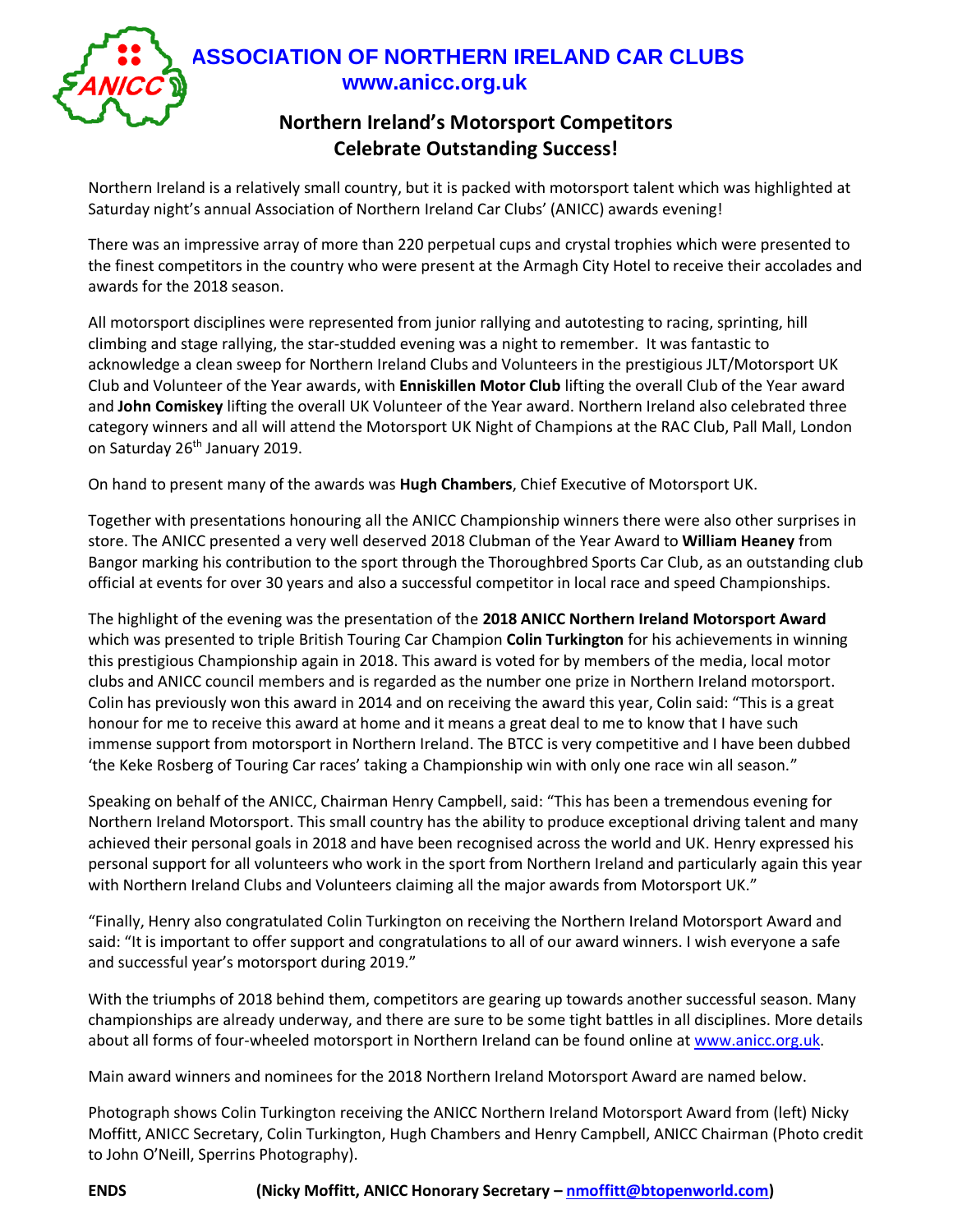### **MAIN AWARD WINNERS:**

# **ANICC 2018 NORTHERN IRELAND MOTORSPORT AWARD** Recipient **Colin Turkington** *(All nominees for this award are detailed below for information)* **ANICC 2018 CLUBMAN OF THE YEAR AWARD** Recipient **William Heaney SAM BOWDEN GARAGE SERVICES AUTOTEST CHAMPIONSHIP** 2018 NI Autotest CHAMPION **Steven Ferguson McGRADY INSURANCE / MSA N I STAGE RALLY CHAMPIONSHIP** 2018 Northern Ireland Stage Rally Champions **Derek McGarrity and Paddy Robinson S.W ADAIR TYRES SPRINT CHAMPIONSHIP** 2018 Sprint Champion **Adrian Pollock MILLERS OILS HILLCLIMB CHAMPIONSHIP** 2018 Hill Climb Champion **Gerard O'Connell NORTHERN IRELAND FORMULA FORD CHAMPIONSHIP** 2018 NI FF1600 Champion **Matt Round-Garrido McGRADY INSURANCE JUNIOR 1000 RALLY CHALLENGE IRELAND** 2018 Junior 1000 Rally Challenge Champion **Marcus McElwee and John Henderson SPECIAL ACKNOWLEDGEMENTS** JLT/Motorsport UK Club of the Year – Overall UK Club **Enniskillen Motor Club** JLT/Motorsport UK Volunteer of the Year – Overall UK winner **John Comiskey** JLT/Motorsport UK Volunteer of the Year – Steward/Clerk Category winner **Paddy Haveron** JLT/Motorsport UK Volunteer of the Year – Marshals Category winner **Denis Arundell** JLT/Motorsport UK Volunteer of the Year – Other category winner **Lucinda McKee** JLT/Motorsport UK Volunteer of the Year – Other category runner-up **Mark King**